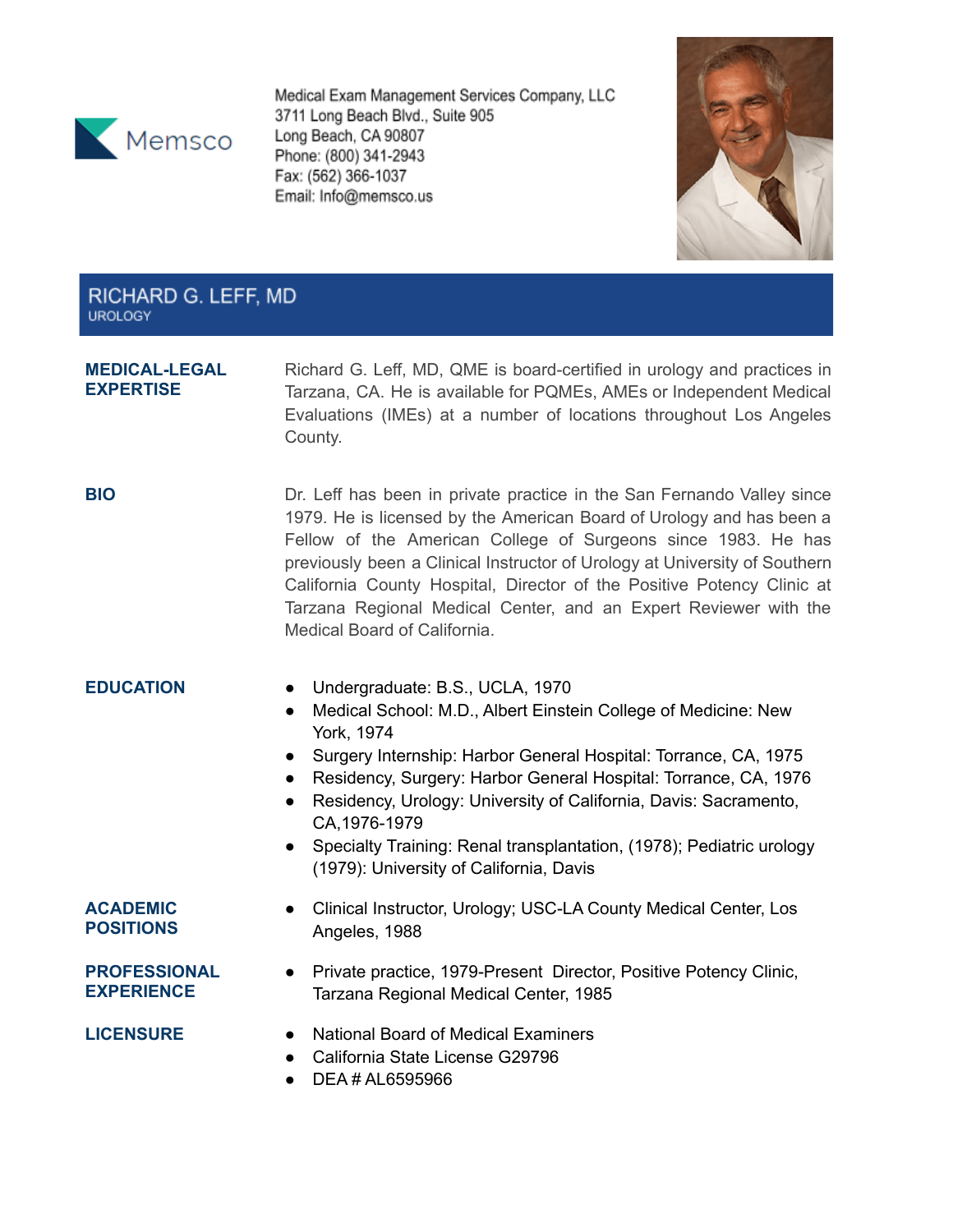# Page 2 Richard G. Leff, MD, QME

| <b>BOARD</b><br><b>CERTIFICATION</b> | Diplomate, American Board of Urology, 1981                                                                                                                                                                                                                                                                                                                                                                                                                                                                                                                                                                                                                                                                                                                                                             |
|--------------------------------------|--------------------------------------------------------------------------------------------------------------------------------------------------------------------------------------------------------------------------------------------------------------------------------------------------------------------------------------------------------------------------------------------------------------------------------------------------------------------------------------------------------------------------------------------------------------------------------------------------------------------------------------------------------------------------------------------------------------------------------------------------------------------------------------------------------|
| <b>FELLOWSHIP</b>                    | Fellowship, American College of Surgeons, 1983<br>$\bullet$                                                                                                                                                                                                                                                                                                                                                                                                                                                                                                                                                                                                                                                                                                                                            |
| <b>TRAINING</b>                      | UCLA Medical Center, extracorporeal shock wave lithotripsy, 1985                                                                                                                                                                                                                                                                                                                                                                                                                                                                                                                                                                                                                                                                                                                                       |
| <b>PRESENTATIONS</b>                 | Percutaneous Nephrostomy: Presented at Western Section of<br>American Urological Association, 1978<br>Anuria Secondary to Bilateral Uric Acid, Stones: Presented at<br>$\bullet$<br>Western Section of American Urological Association, 1978<br>Lower Extremity Complications of Lithotomy Position (with S.R.<br>$\bullet$<br>Shapiro): Presented at Western Section of American Urological<br>Association, 1978                                                                                                                                                                                                                                                                                                                                                                                      |
| <b>PUBLICATIONS</b>                  | Leff, R.G.; Ureteroneocystostomy for Bilateral Ureteral Obstruction<br>$\bullet$<br>in Carcinoma of Prostate: Urology: Vol. XI No.6 June 1978<br>Leff, R.G.; Link, D.; Hildel, J.; Drago, R.; The Use of Percutaneous<br>$\bullet$<br>Nephrostomy in 42 Patients: Journal of Urology: Vol. 122 July 1979<br>Leff, R.G.; Lower Extremity Complications of the Lithotomy Position:<br>$\bullet$<br>Prevention and Management; Journal of Urology: Vol 12 December<br>1978<br>Leff, R.G.; Peterson, B.; Drago, J.R.: Cleft Glans Penis: A Case<br>$\bullet$<br>Report: Journal of Urology: Vol 120 December 1978 Leff, R.G.;<br>Percutaneous Nephrostomy: Audio Digest: Vol 1 No.6 1979                                                                                                                   |
| <b>CLINICAL TRIALS</b>               | Prostate Cancer studying drug Lupron: TAP Pharmaceutical<br>$\bullet$<br>Company, Inc., 2003<br>Overactive Bladder studying drug Fisoterodine: Schwarz Bioscience,<br>$\bullet$<br>2003<br>Urinary Incontinence studying drug Duloxetine: BoehringInge, 2003<br>A Phase III, Extension Study 12-Month, Open-Label, Flexibel Dose,<br>Safety Extension, Study of Uprima Tablets (2 and 3 mg) in the<br>Treatment of Male Erectile Dysfunction: Protocol #M01-296; TAP<br>Pharmaceutical Company, Inc., December 2001-January 2003<br>A Phase III, Double Blind, Randomized, Parallel Study Evaluating<br>the Safety and the Efficacy of Uprima (amormorphine FIC 1 Tablets)<br>Sublingual (2 and 3 mg) in the Treatment of Male Erectile<br>Dysfunction: Protocol #M01-293; TAP Pharmaceutical Company, |

Inc., November 2001-April 2002